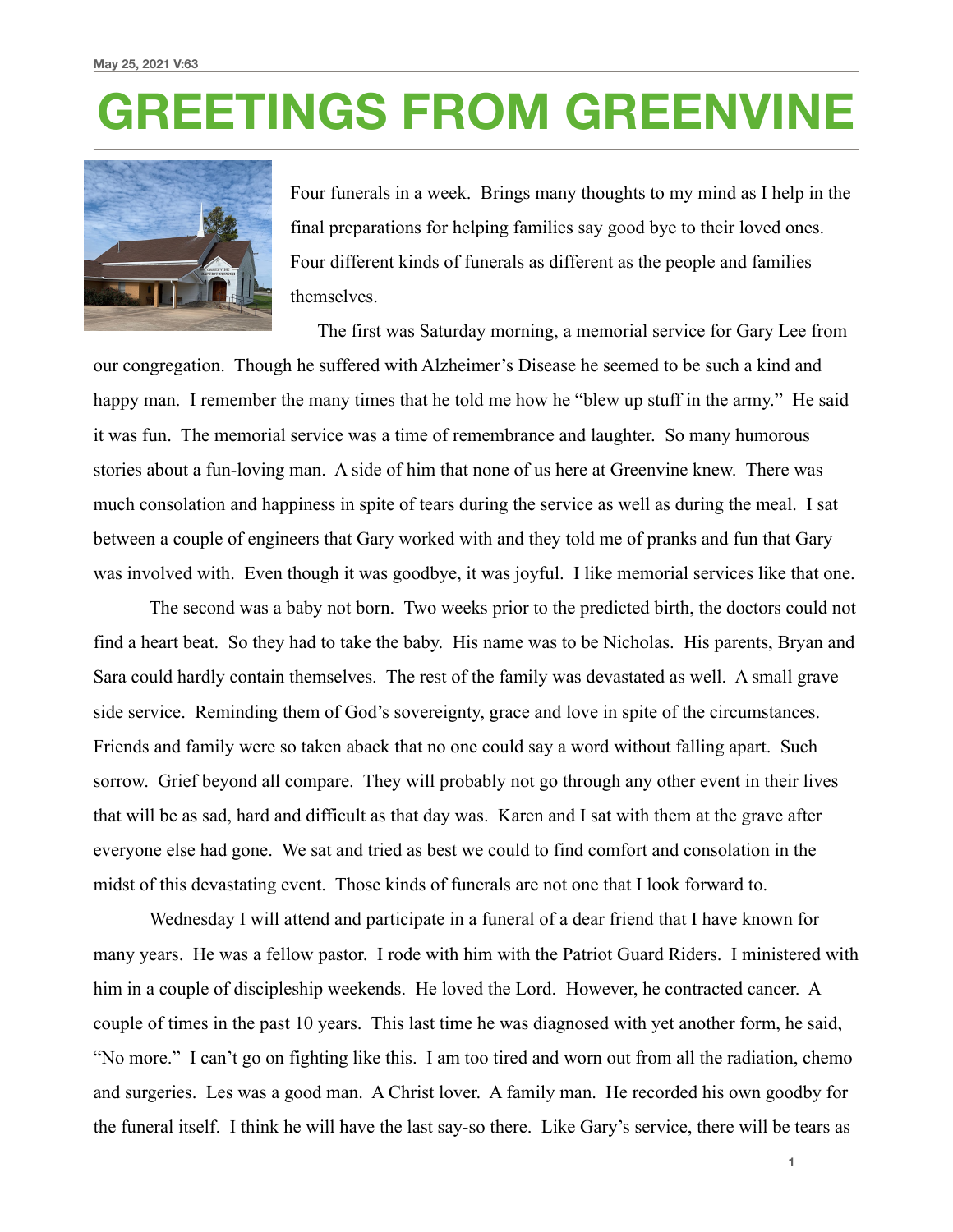## **May 25, 2021 V:63**

well as laughter. Although more difficult than Gary's, I don't mind this kind of service either. The family loves the Lord and is drawing comfort from the Holy Spirit.

 Saturday will be the funeral of T. K. Condren. I didn't know him much. He attended our Men's breakfast as often as he could. I think he was 94 when he died. T. K. Also loved the Lord. Was an active member at his church until he couldn't. He was a man who knew how to tell stories. You would lean in to hear and understand what he was saying. I would go visit him on occasion and go away happy and joyful. Usually had some kind of funny ending. He truly knew about life and godliness. I'm sure that his funeral will glorify God and be a great tribute to a great man.

 These services make me look at my own life. I take an inventory of who I am and what I am doing. I thank my God Whom I serve with my entire being for the life He has graced me with. I look at my family, friends, and you all here at Greenvine and am so thankful that He has led us here. I was asked not too long ago, "How long are you going to be here?" I don't know. The Apostle Paul says that "life is but a vapor, here today and gone tomorrow." Time seems to speed on by.

 The writer of the book of Hebrews says, "It is appointed for mankind once to die, and after that the judgment." We will all die unless we are still here when the Lord returns for His own. Either way, it is followed by judgment. Not for our sins, that was taken care of at the cross at Calvary. Paul goes on to say that "we will all give an account of our deeds here on earth, whether good or bad." Not judgment in the sense of punishment, but rather for reward.

 It all started in the Garden of Eden. You remember, God said, "If you eat from this tree you will surely die." And that started this cycle of life and death. Adam and Eve died spiritually that day. It would take a few years, but they both eventually died physically. All that they had in paradise was forfeited because they wouldn't obey God. Rather they gave into the temptation from the devil himself.

 As I recall, only two men in history didn't die. "Enoch walked with God and he was taken." I heard a preacher say that he and God walked together often. One time they had walked a long distance and had so much conversation. Then God said to him, "Enoch we are closer to my place than yours. Why don't you just come home with me." We don't know what really happened. We do know that God showed favor to Enoch and simply took him home body, soul and spirit. What a way to go. I think I'd like that.

 Then there was Elijah. Taken to glory in a chariot of fire. Whush! Wouldn't that have been a sight.

**2**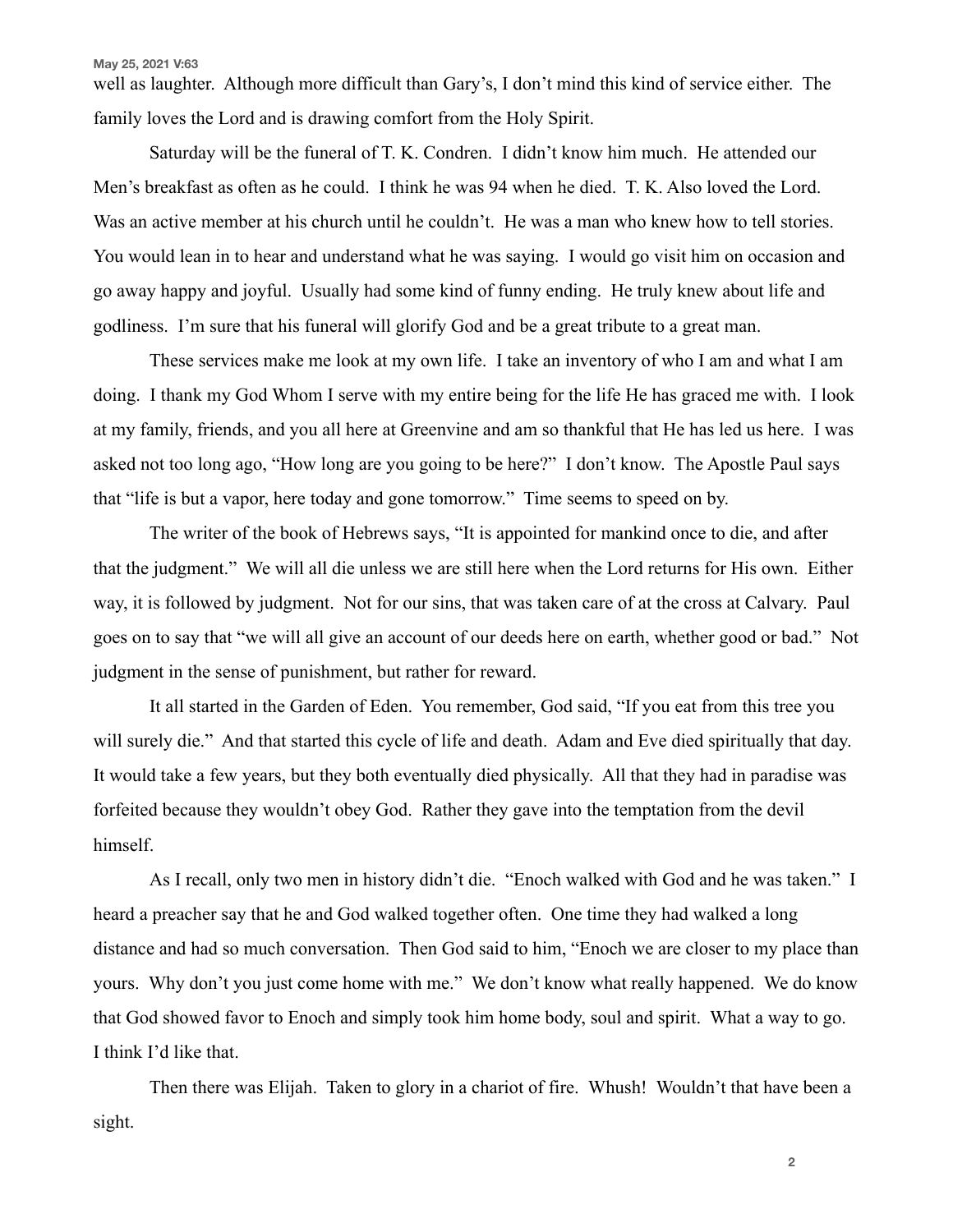Two righteous men who were so favored by our God that He invited them home without dying. "In an instant, in the twinkling of an eye, we who remain and are alive will be taken up to glory." I'd like to see that in my life time.

 My friend Woody says that he wants to be cremated and half of his ashes spilled in the Pacific Ocean that the other half in the Atlantic Ocean. When his body is resurrected, what a whush. Who knows. Maybe we won't even know what is happening. Simply meeting the Lord in the air and spending eternity with Him. "What a day, glorious day that will be."

 Thoughts of death don't scare or bother me. I know that the Lord has "numbered our days" according to Psalm 139. There is nothing we can do to add to those days, nor take away. I'm so thankful that God is in control of everything. I bless God that He loves, keeps and satisfies. I truly look forward to heaven. I don't know when I'll get to see it and witness the face-to-face with Jesus. I would like a few more lives with you all. Karen and I really enjoy our time in Greenvine.

 Be sure to pray for Camp Hope coming up. Those kiddos need to hear stories of Jesus. Blessings upon all of you. Jack & Karen

## **Announcements**

- Please remember to complete your information card for the directory.
- Wednesday Night Bible Study -Wednesday nights @ 6pm
- Women's Ministry 2nd Tuesday of each month @6pm Next meeting June 8@6pm
- Woman's Bible Study -Saturday June 5 @10am
- Men's Prayer Breakfast Wednesday June 29, @ 7am
- Volunteers needed for Camp Hope June 7-11 (at Greenvine) and June 14 18 (at Camp For All)
	- Adults needed to help with children's programs.
	- Cook a taco meal for 50 75 people
	- Please see Charlotte to sign up.
- \_ Remember to fill your baby bottles and return on Father's day.
- Special offering for Bible Sticks ministry on Sunday May 30
- Southern Association annual meeting Saturday June 26
	- Congregation will supply sides and desserts for lunch see Charlotte to sign up to cook
- 4th of July Barbecue- Sunday July 4th 5pm dark Stay tuned for more details